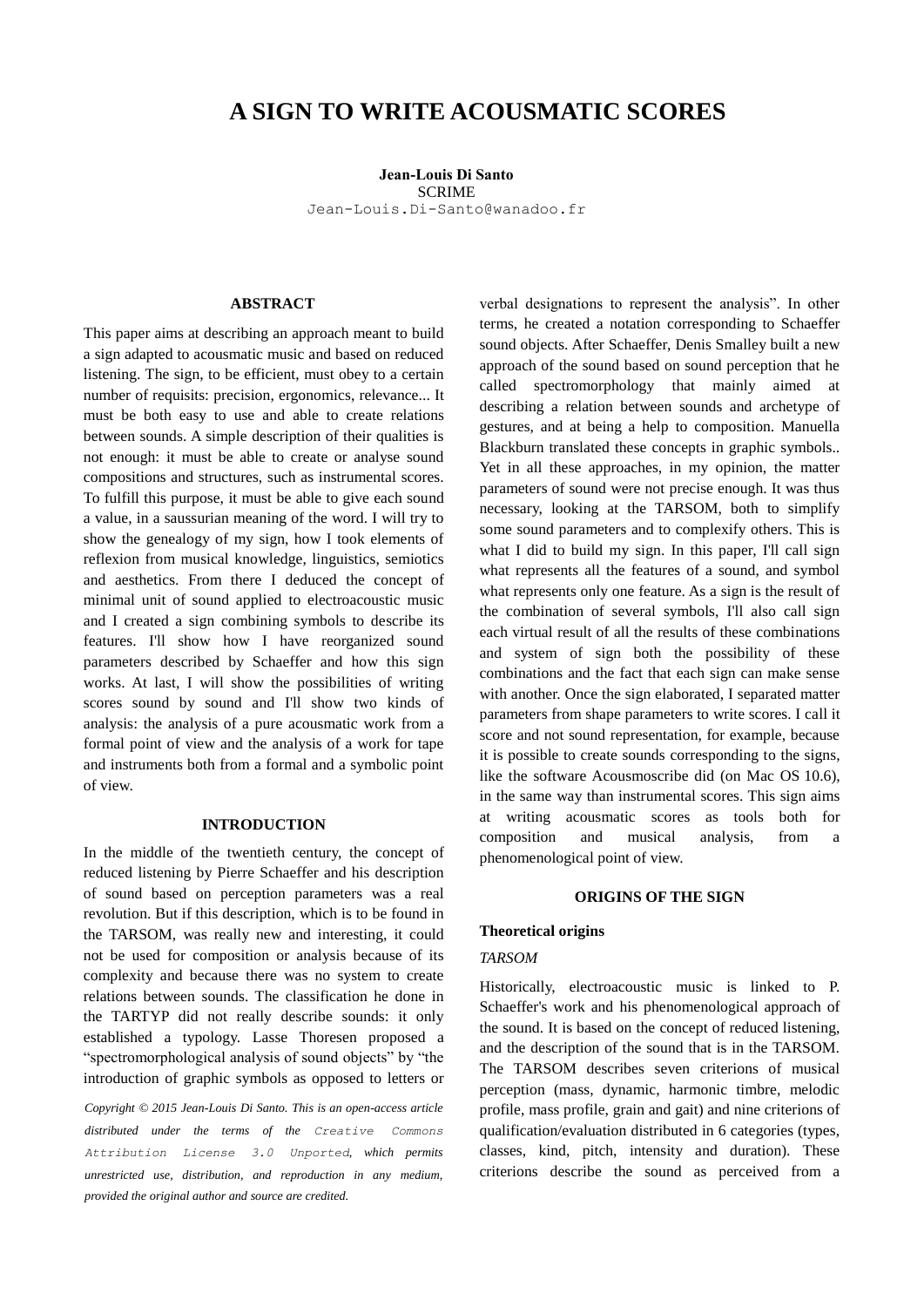phenomenological point of view. The TARSOM works with the TARTYP which aims at fixing acceptable sound objects. These sound objects are considered from their beginning to their end.

## *Linguistics*

My sign is based on the concept of minimal unit, or discreet unit, that comes from linguistics (Benveniste, Jakobson). It refers to the smaller sonic element that cannot be divided. For instance, a word can be divided into syllables, a syllable can be divided into phonemes, but a phoneme cannot be divided: it is a minimal unit. This minimal unit is the result of the association of different distinctive features. As linguistics and music are dealing with sounds, I applied this method to electroacoustic music. This way I obtained smaller units than TARTYP units that can be combined to decribe bigger units like phonemes can be combined to create syllables and syllables can be combined to create words. I called electroacoustic sound minimal unit phase and bigger units entity or group. The distinctive features of a phase are the sound features that are described in the TARSOM, and that I reorganised.

Another idea I took from linguistics to build my sign is to use a small amount of elements to create a great number of combinations. One can write several thousands words with only twenty six letters. This way, it prevents from having to memorize a great number of elements and it is easy to use them.

## *Ch. S. Peirce Sign Theory*

Peirce defined a sign as a triadic relationship between the object, the *representamen* and an its *interpretant*. Only considering the relation between the representamen and the object, he established three kinds of relation: icon, index or symbol. I wanted my sign to be easy to read: on the one hand, I used iconic representation every time I could because it is very easy to understand it: for example, concerning dynamic profile, pitch increasing or decreasing and gait. On the other hand, in its symbolic part that needs an interpretant and that is more complex for this reason, I used the same symbols applied to different parameters of the sound to represent the same indications: dot means little, dash an dot middle and dash big, a broken line means random. This way I reduced the number of symbols one has to remind.

## *Nelson Goodman's Theory*

In his book *Languages of art*, Nelson Goodman was comparing notation and art work. According to him, the characteristics of notation are semantic and syntactic non ambiguity. In other words, each sign must not be confused with another, and its interpretant must be clear. Other conditions are syntactical and semantic disjuncture. It means that a sign or a meaning must not have something in common with another. To aim these goals, it is necessary to avoid analogic representation. This is the reason why, for example, a small gait is represented by one curve and not by a small curve, a meddle gait by two curves and not by a meddle curve, and a big gait by three curves and not by a big curve.

#### *Temporal Semiotics Units*

The morphological description of Temporal Semiotics Units often describes a certain number of "phases". That means that a big sonic unit can be constituted by several small units and that each small unit has a value, like it has in linguistics. These phases can be a process concerning one sound parameter, or concerning several sound parameters at the same time. In fact, the idea of musical minimal unit was born from a research that was aiming at transforming these analytic tools in compositional tools<sup>1</sup>.

## *Music Theory Notation*

Of course, the music theory notation offers an excellent example of music notation: it is clear and as simple as it can be. It also uses minimal units and tries to indicate the most important features to realise sounds or analyse score. In a certain way, it is an open system because it allows to add any sort of indication. The simplification of the sound reduced to pitch and rhythmic parameters do not prevent any other precision. The keys and key signatures allow to avoid the repetition of what does not change, and they are very ergonomic.

#### **Simplification Of TARSOM's criterions**

#### *Criterions of Musical Perception*

1

In order to create a sign quite simple to read, I reduced the seven criterions to four profiles: concerning criterions of form, I established the dynamic profile and the rhythmic profile. Concerning criterions of matter, I established the melodic profile and the harmonic profile. One finds here the four traditional dimensions of sound. The term of profile refers to three kinds of processes: augmentation, diminution, or stability which is a particular kind of process but not the only one. Why and how has the modification of Schaeffer criterions been done? In TARSOM or TARTYP, Schaeffer is describing sound objects constituted by several phases. Yet, I was interested only in one phase sound objects, but I took into account all of the possible variations. Schaeffer had already described melodic profile and mass profile. He put them in the category of criterions of sound variations. The TARSOM establishes seven categories: three

<sup>1</sup> Di Santo, Jean-Louis, "Composer avec les UST", *Vers une sémiotique générale du temps dans les arts,* Actes du colloque "Les Unités Sémiotiques Temporelles (UST), nouvel outil d'analyse musicale : théories et applications", Sampzon, Delatour, 2008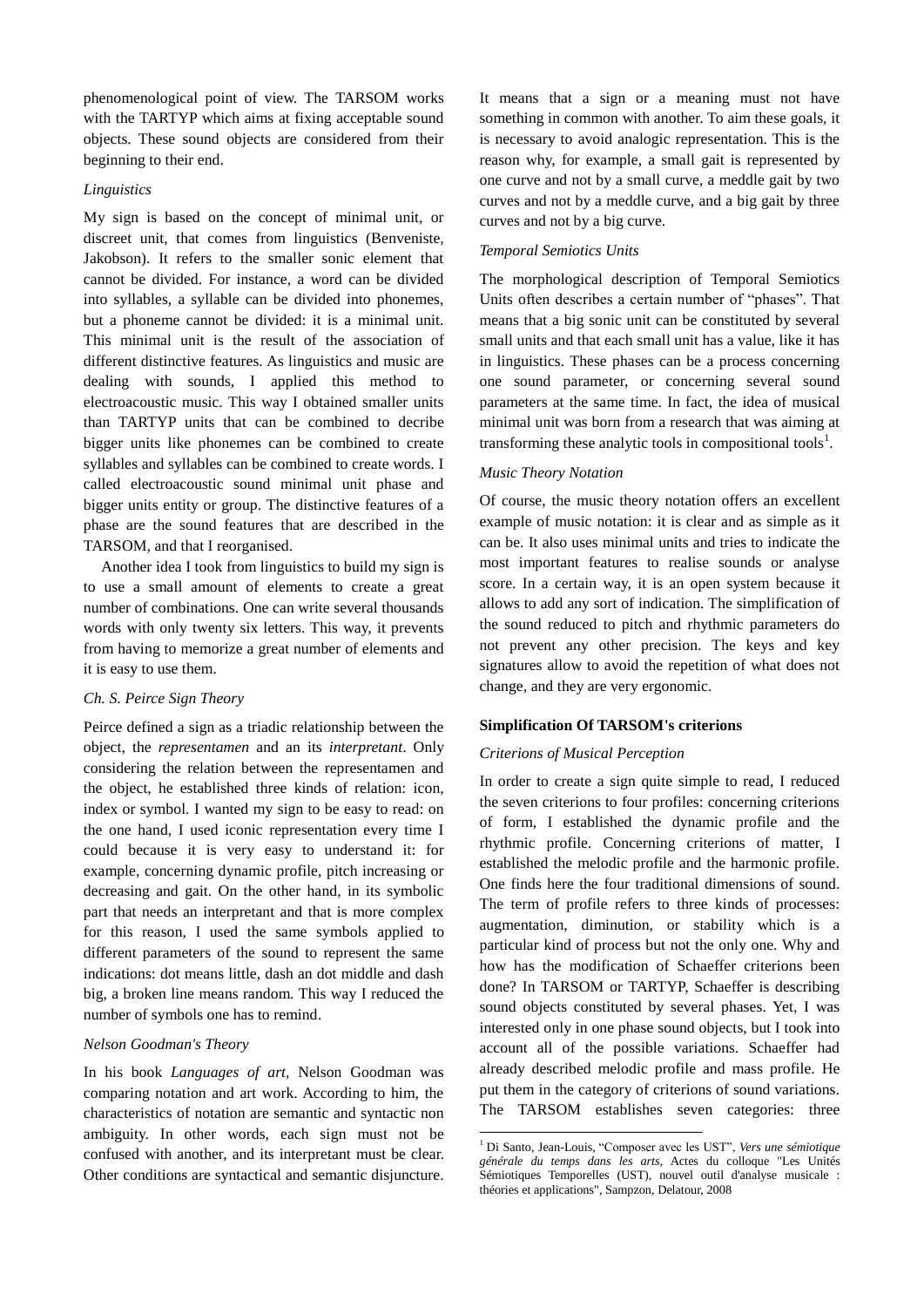categories regarding the sound itself (mass, dynamic, harmonic timbre), two categories regarding variations (melodic profile and mass profile) and two categories regarding maintenance (grain and gait). If one looks at the column two of the TARSOM, one can read on the "*timbre harmonique*" line: "*lié aux masses*" (linked to masses), and comparing the *masse* line to the *timbre harmonique* line, one can almost see the same classifications. Thus I merged these two criterions into harmonic profile in order to simplify them. In the same way, always considering the column two, the "*dynamique*" and "*profil de masse*" lines are very similar and I merged them into "dynamic profile". However Schaeffer was mostly describing two phase profiles: following the concept of minimal unit which is based on a unity of process, I only considered one phase processes. Here too, still taking into account one phase processes and adding the stability that was missing, I kept the "*profil mélodique*" line. I also transformed the column 8 (impact) into "rhythmic profile", with the caracteristics of slow, moderate and fast that are in the TARSOM, and I added the processes of accelerando, of rallentando and irregular. The rhythmic profile refers both to the internal speed of a sound and to iterative processes of the same sound. This way, the four traditional musical criterions were redefined. At last, I respectively linked maintenace criterions (grain and gait) to dynamic profile and melodic profile. However some criterions can be linked to some others: the rhythmic profile, that describes speed variations, can be as well applied to iteration or gait. The gait also often refers to melodic profile that contains the idea of pitch, thus also the caliber, which is the difference between the lower and the higher frequency of the sound. Grain is a particular variation that is applied to the dynamic of sound. This way, some criterions that disappear from the seven Schaeffer criterions reappear applied to the four profiles.<sup>2</sup>

## *Criterions of Qualification/ Evaluation*

As shown above, some of them are integrated to the four profiles. The categories of species are integrated as quantities: small, middle, big or random. The concept of random or irregular is very useful when some processes are changing quickly in different ways: for example to describe the sound of creaking wood which is sometimes fast and sometimes slow.

## *Number Of Phases Of The Sound*

In the TARSOM or The TARTYP, sounds can have several phases. For the reasons I explained above my sign describes sounds phase by phase. Phase refers to any kind of sound, whatever its duration is, featuring the same

[JLDSanto.pdf](http://www.ems-network.org/IMG/EMS06-JLDSanto.pdf), p. 4-5

l

process (this process commands the same modification or non-modification of the sound and can be applied to intensity, pitch, timbre or rhythm). Phase is the name I gave to the minimal electroacoustic sound unit. This way, one obtains 4 profiles that will be described later. Profile is here the name of distinctive feature.

## **Complexification Of Mass/Harmonic Timbre**

I merged the schaefferian Mass and Harmonic Timbre into the term of harmonic profile (in my sign, the species of mass are mainly linked to melodic profile). The harmonic profile concerns the very matter of sound, which does not depend on pitch, dynamic or other criterions about form. Schaeffer determined seven categories of sound considering this parameter (*son pur*, *son tonique*, *groupe tonique*, *son cannelé*, *groupe nodal*, *nœud* and *bruit blanc*). "*Son pur*" is sine curve, and "*bruit blanc*" is white noise. They will not be taken into account here, since they do not vary (except sine curve which pitch can vary depending on its height, which is not our purpose here). Thus five categories of sound remain. Their description, being very large, is very imprecise, even if the number of categories is increased by the distinction between "simple" sounds and groups. According to Schaeffer, these five categories can be rich or poor. In EMS 11, in New York, I suggested to increase these categories<sup>3</sup>. I determined three categories of homogeneous sounds, that can be rich or poor, and three categories of hybrid sound that can be rich or poor too. Combining these categories in groups or *sons cannelés* (distonic sounds using Thoresen translation), and adding stable or filtered colours (bright, dark, hollow...), one can have 40 000 descriptions of harmonic profile

|        |        | Tonique | Inharmonique | Bruit |
|--------|--------|---------|--------------|-------|
|        | pauvre |         |              |       |
| simple | Riche  |         |              |       |

**Figure 1** : Homogeneous sounds. The dash on each side of the symbol always means rich. It will be the same, of course, concerning hybrid sounds.

<sup>3</sup> [http://www.ems-](http://www.ems-network.org/IMG/pdf_EMS11_di_santo.pdf)

 $\overline{a}$ 

 $^{2}$ [http://www.ems-network.org/IMG/EMS06-](http://www.ems-network.org/IMG/EMS06-JLDSanto.pdf)

[network.org/IMG/pdf\\_EMS11\\_di\\_santo.pdf](http://www.ems-network.org/IMG/pdf_EMS11_di_santo.pdf)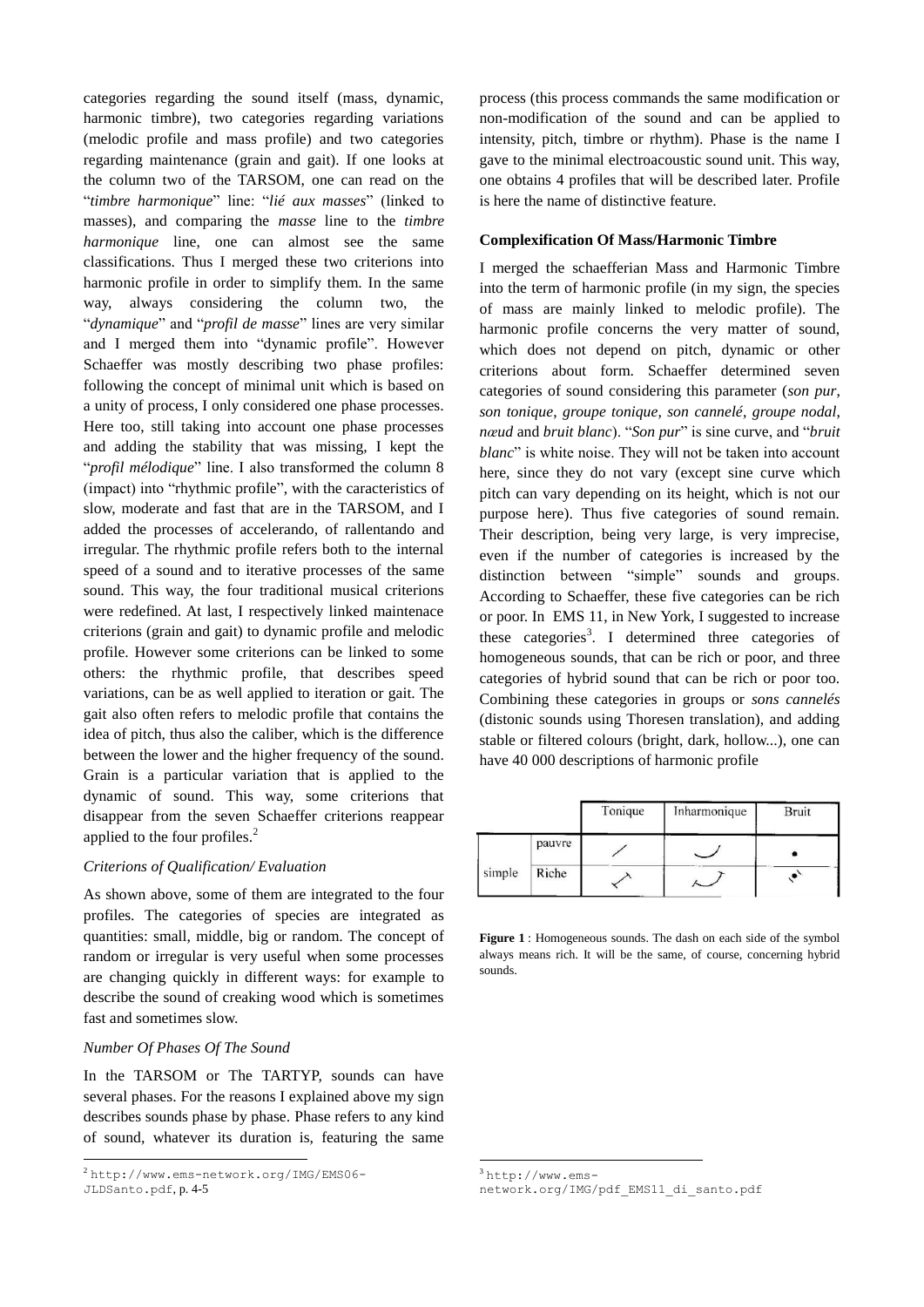Hybrid sounds will be represented as below:

|        | pauvre |                                            |  |
|--------|--------|--------------------------------------------|--|
| simple | riche  | $\mathbf{u}$ , $\mathbf{v}$ , $\mathbf{v}$ |  |

**Figure 2** : Hybrid sounds. A hybrid sound is a sound that haves features from two homogeneous categories. For example a fly sound has features of tonic sound and features of noise. Thus it is represented by a line (tonic sound) made of dots (noise).

The twelve simple signs described above will be used to build all the other signs, and particularly what one will call "group" and "*son cannelé*". One will call "group" sounds of the same category combined between them. A group made of homogeneous sounds will be called homogeneous group and a group made of one or two hybrid sounds will be called hybrid group. The sign that represents a group is made of two symbols. The lower one represents the sound one hears the most (called fundamental), and the higher one represents the sound one hears the less or as much as the other (called harmonic).



**Figure 3** : Homogeneous groups. Hybrid groups will be represented either by a symbol of homogeneous sound and a symbol of hybrid sound, either by two hybrid sounds symbols.

| <b>Tonic</b>                                     | <b>Inharmonic</b>                                     | <b>Noise</b>                                     |  |
|--------------------------------------------------|-------------------------------------------------------|--------------------------------------------------|--|
| Tonic<br>fundamental/<br>Homogeneous<br>harmonic | Inharmonic<br>fundamental/<br>homogeneous<br>harmonic | Noise<br>fundamental/<br>homogeneous<br>harmonic |  |
| Tonic<br>fundamental /                           | Inharmonic<br>fundamental/                            | Noise fundamental<br>hybrid harmonic             |  |
| Hybrid<br>harmonic                               | hybrid harmonic<br>Hybrid                             | Hybrid<br>fundamental/<br>Homogeneous            |  |
| Hybrid<br>fundamental/                           | fundamental/<br>Homogeneous                           | harmonic                                         |  |
| Homogeneous<br>harmonic                          | harmonic                                              | Hybrid<br>fundamental/<br>Hybrid harmonic        |  |
|                                                  | Hybrid                                                |                                                  |  |
| Hybrid                                           | fundamental/                                          |                                                  |  |
| fundamental/<br>Hybrid<br>harmonic               | Hybrid<br>harmonic                                    |                                                  |  |

**Figure 4** : Categories of dystonic sounds.

If the sounds of the group belong to two different categories, one will call it *son cannelé* (for example a bell sound is made by a first audible tonic sound and a thin inharmonic halo. Now, tonic sound and inharmonic sound belong to two different categories, so a bell produces a *son cannelé*. This sound will be represented by a tonic symbol under an inharmonic symbol). In order to have clearer signs, one will limit the number of symbols to two by group and three for *son cannelé*. To build all the possibilities of *son cannelé*, one will use the table from Figure 4.

There are also symbols to describe the "colour" of the sound, if it is more or less dark or bright. The symbol is a dot put on symbols of harmonic profile, except for noise that can't have a colour because of its very rich spectrum.



**Figure 5** : Seven different "colours" of sound put on the symbol of tonic sound (the same thing can be done for inharmonic sounds). From left to rignt: equilibrated sound, strong low frequencies, weak high frequencies, strong medium frequencies, weak low frequencies, weak medium frequencies and strong high frequencies. These colours can be filtered and can change but I don't reproduce the symbols here.

## **PRESENTATION OF THE SIGN**

The all sign is built assembling symbols to describe minimal untit of sound. Of course, different minimal units can be assembled to create a higher level of unit, like in linguistics. These symbols represent the different profiles of the sound. The concept of profile is very useful to create a link between the continuity of reality and the categories without which it is impossible to think. Basically, the sign represent four profiles. These profiles correspond to distinctive features in linguistics<sup>4</sup>.

#### **Dynamic Profile**

It concerns the features of intensity variations of sound (crescendo, decrescendo or stable). It is represented by a quadrangular or a triangle. The bottom of this figure indicates speed variations of sound and the top indicates grain. The sign offers five possibilities of dynamic profile:



**Figure 6** : Dynamic profiles. From left to right: soft, support, flat, straight attack, straight truncated attack.

 $<sup>4</sup>$ http://www.ems-</sup>

-

[network.org/ems09/papers/disanto.pdf](http://www.ems-network.org/ems09/papers/disanto.pdf)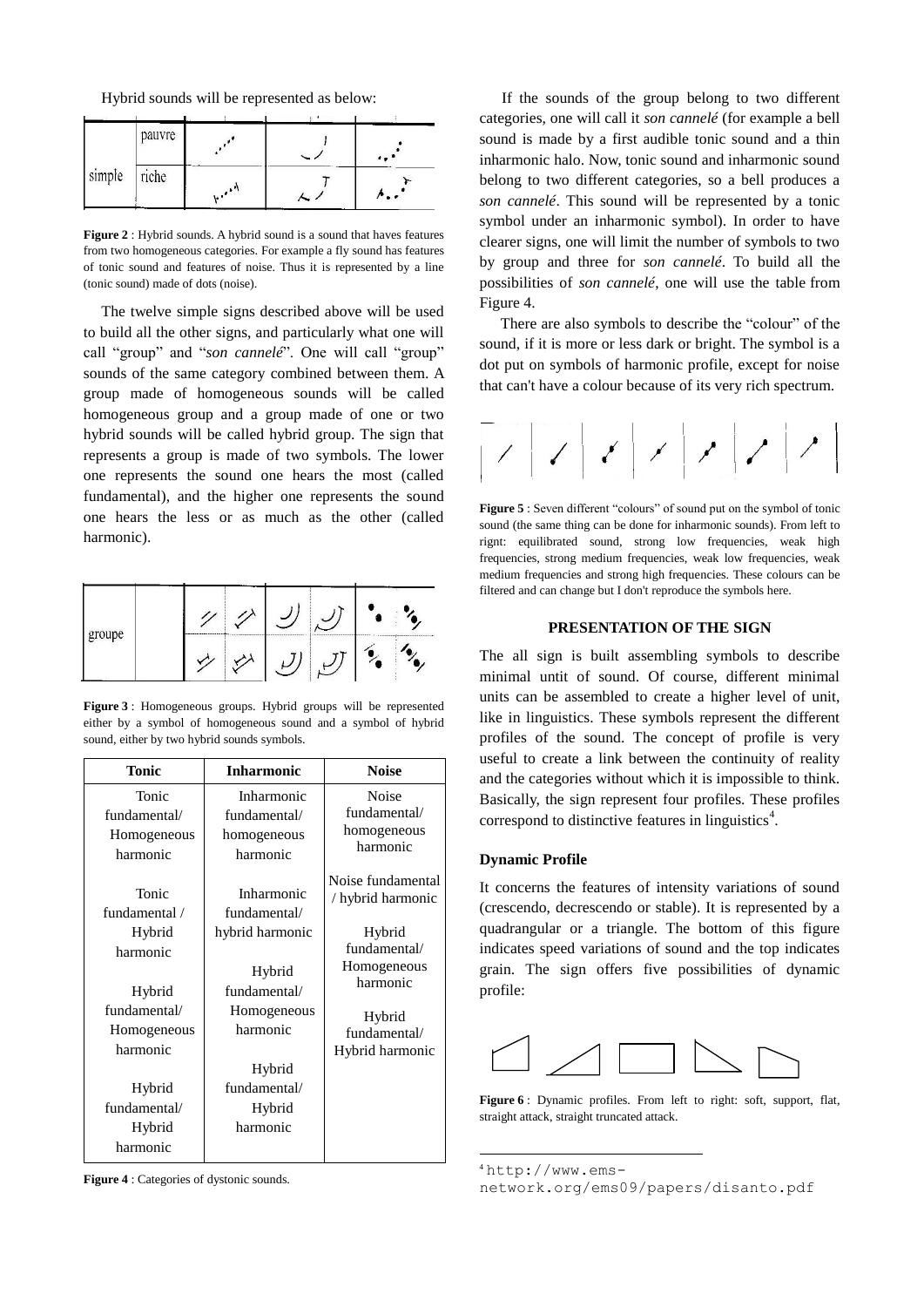If the dynamic profile irregularly varies, a broken line is added at the top of one of these figures.



**Figure** 7 : A flat dynamic profile varying irregularly.

## **Rhythmic Profile**

It concerns the internal speed variation of sound or its speed iteration (acceleration, deceleration or rhythm, allure or grain's stability). It is notated by dots, dashes and dots or dashes at the bottom of the rhythmic profile, as explained above. If the rhythmic profile irregularly varies, a broken line is added at the bottom of the figure. A vertical dash at the beginning or the end of the figure means rallentando or accelerando.

# **Melodic Profile**

It concerns tessitura (pitch becoming higher, lower or stable). It is represented by five dots on the left or rignt side of the figure that represents dynamic profile. The lower one indicates very low tessitura, the one above, low tessitura and so on until very high tessitura. A line is attached to these dots to represent the tessitura of the sound. This line can be straight and horizontal if the tessitura is always the same, or can also come up or down if the pitch increases or decreases. This line is curved if the sound has gait. At last, this line indicates the caliber of the sound: a line made with dots if the caliber is thin, dash and dot if it is meddle, and a dash if it is large. The same symbols can be applied to a curve. If the melodic profile irregularly and quickly varies, a broken line is added at the end of this symbol.

## **Harmonic Profile**

The term harmonic profile replaces the terms of Mass and Harmonic Timbre in the TARSOM. It concerns harmonic timbre: richer, poorer or stable. The harmonic profile is represented by symbols inside the geometrical figure: a line for a tonic sound, a curve for inharmonic sounds and a dot for noise. The sound can be homogeneous or hybrid if it has the features of two different sorts of sound (see above). Each category, homogeneous or hybrid, can be rich or poor.

Tonic and inharmonic sounds can have a colour (see above, EMS11, New York). The sign allows to represent seven stable colours and fourty two filtered colours.

The combination of two symbols belonging the same category represent a group (tonic, inharmonic or noise) that can be homogeneous or hybrid. The combination of two symbols belonging to different categories represent dystonic sounds.

#### **Number of combinations**

A complete sign is made assembling symbols on the different sides of the dynamic profile or putting them inside.



**Figure 8** : An example of complete sign. The triangle shows the dynamic profile and means *straight attack*. The line at the top of this figure shows that there is no grain. At the left one can see the melodic profile in a medium tessitura. This full line shows a large caliber ; this line is curve, that means that there is a gait. This gait is small because there is only one curve. At the bottom of the figure, dots indicate that the speed of this gait is fast (rhythmic profile). The broken line in the rhythmic profile means that this rhythm is irregular. At last, the two lines inside the figure represent the harmonic profile: they mean t*onic group*.

A sign, to be efficient, must be precise. This precision depends on the number of possibilities it offers. The Acousmoscribe's sign offers five symbols for dynamic profile, three symbols for grain and three symbols for rhythmic profile. Dynamic or rhythmic profiles can be regular or irregular, thus the number of possibilities is doubled.

There are five possibilities of stable melodic profile, ten possibilities describing increasing pitches (from very low to low, from very low to medium, from very low to high, from very low to very high, from low to high and so on...), and ten possibilities describing decreasing pitches. Of course, all these possibilities can offer irregular processes. The symbol supporting melodic profile also represents caliber. There are three possibilities of caliber and, for each of it, the possibility of being irregular. If the sound has a gait, the line representing melodic profile is replaced by one, two or three curves, depending on the amplitude of the gait.

At last there are three basic symbols for harmonic profiles becoming six merging different features, and becoming twelve adding a symbol meaning "rich". As already said above, adding the different colours and the possibilities of groups and dystonic sounds, there are 40.000possibilities of harmonic profile.

The different combinations of all these different symbols allow approximately five billions possibilities to build a sign always easy to read.

#### **FROM SIGN TO SCORE**

#### **The Acousmoscribe**

The first step was the Acousmoscribe, an experimental software created in 2009 that works on Mac OS 10.6: it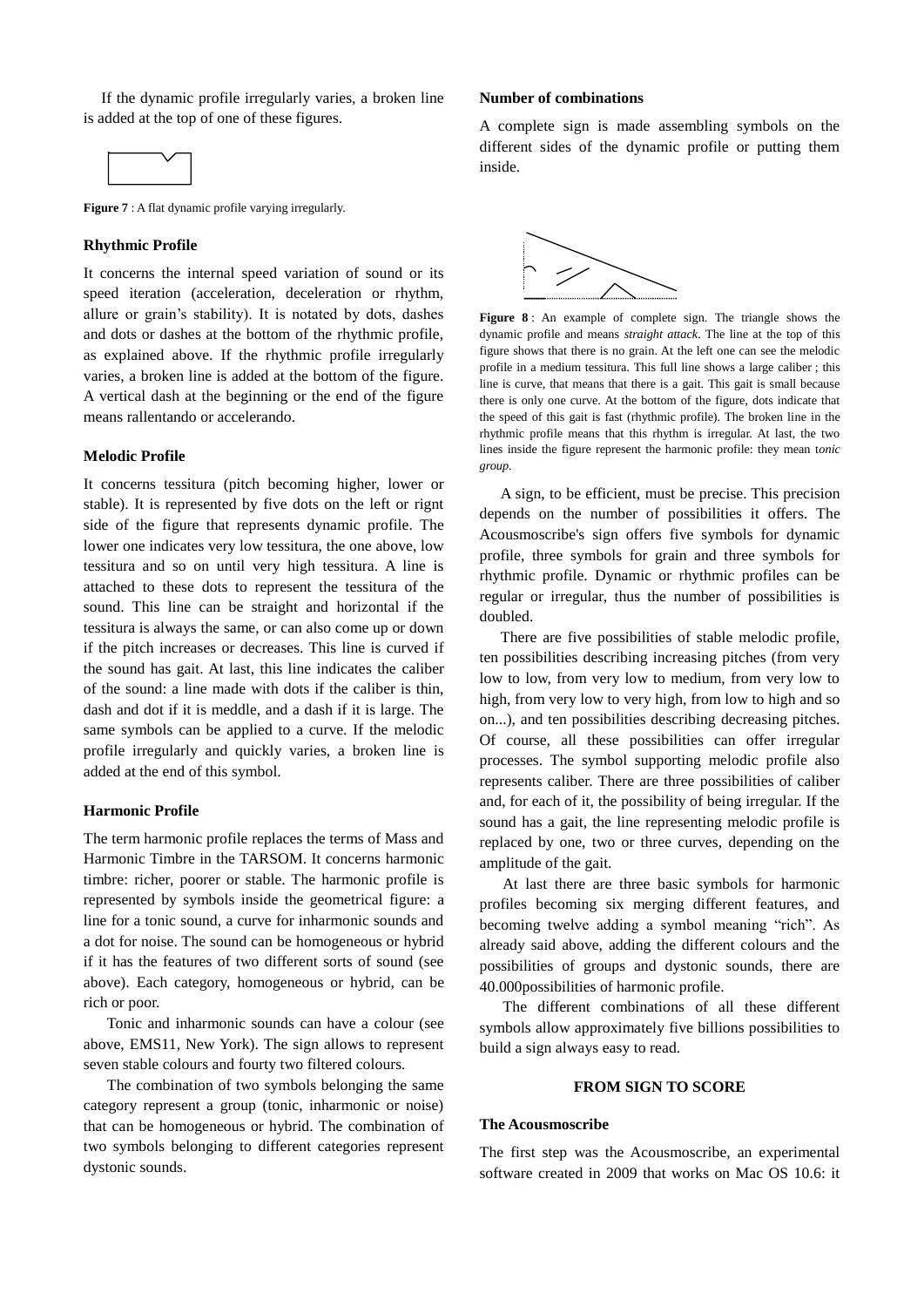allows the creation of a sign assembling different symbols that one can choose to represent different profiles and parameters. The windows have two parts: the left part represents tracks on which one can put the signs. The right part is a palette where one can create the sign assembling the symbols of the different profiles. One can assemble the symbols to create a sign and then put it in the tracks. This software was able to generate some sounds corresponding to the sign.<sup>5</sup>

# **Score of** *Incidences/résonances*

The following step was the analysis of *Incidences, résonances* by Bernard Parmegiani. A poietic analysis of this piece has already been made by Ph. Mion, J. J. Nattiez and J. C. Thomas, and I wanted to compare this kind of analysis with the transcription I did using my sign. I called it score because one can create an interpretation of this work following the indications of the signs, because each sign can generate a sound with the same features, even if it is not exactly the same. In this score each sound has its own track. Matter parameters that don't change are used as keys, on two columns at the beginning of each page of the score (harmonic and melodic keys), and shape parameters are written on the tracks. I choosed to put sounds in order of appearance, from the bottom to the top. The analysis of the harmonic key generated the concepts of soundality and soundulation, which are the equivalent of tonality and modulation, in instrumental scores, applied to the very matter of the sound. This analysis is a purely formal analysis and the use of the sign allows to unterstand some processes of composition that are impossible to understand otherwise, specially the relationship between the different harmonic profiles of this work. The concepts of soundality and soundulation were born from this kind of analysis. What is a soundality? What I call soundality is a sonic configuration where a majority of sounds, or the main sounds, belongs to the same category of sound, referring to the paper I presented at the EMS 11 conference (see fig.. 1 and 2 above). Of course, a soundulation is a change of soundality.<sup>6</sup>



**Figure 9** : Beginning of *Incidences/résonances* by B. Parmegiani. Matter parameters are put on the two columns on the left: first column describes harmonic profile and second column describes melodic profile. Shape parameters, dynamic profile and rhythmic profile are put on tracks corresponding to each sound.

#### **Score of S***ix japanese gardens*

The analysis of *Six japanese gardens*, first movement, by Kaija Saariaho, realised for her nomination doctor honoris causa of the university of Bordeaux Michel de Montaigne, enables the analysis of the relationships between instruments and tape with the signs. Tape and instruments are considered from a phenomenological point of view, using reduced listening, and can be compared: what is different and what is the same, and the relations between the different sounds. But not only: this work is obviously a symbolic work and is speaking about time. The analysis of this work with my sign allows to study the semiosis, the way the plane of contents works with the plane of expression. At last, this score also shows the descriptive goal of this work. Its complete title is *Tenju-an Garden of Nanzen-ji Temple.* Looking both at a photograph of this temple and at the score, it is possible to see some isomorphisms.

## **CONCLUSION**

The sign I have elaborated for ten years is based on the reduced listening and describes the sounds from a phenomenological point of view. It is an open system, and it is possible to add any sort of annotation. Not only does this sign system aim at describing sounds, but it also aims at creating structures where each sound can have a value, in a saussurian meaning of this term, i.e. where sound parameters create a relation between each sound to make sense. It is now precise enough to write scores but, of course, still can and must be ameliorated.

#### **REFERENCES**

- [1] F. de Saussure, *Cours de linguistique générale*, Payot, 1972.
- [2] P. Schaeffer, *Traité des objets musicaux*, Seuil, 1966.

l

<sup>5</sup> *[Ibid.](http://www.ems-network.org/ems09/papers/disanto.pdf)*

 $6$ [http://www.ems]( http:/www.ems-network.org/spip.php?article377)[network.org/spip.php?article377]( http:/www.ems-network.org/spip.php?article377)